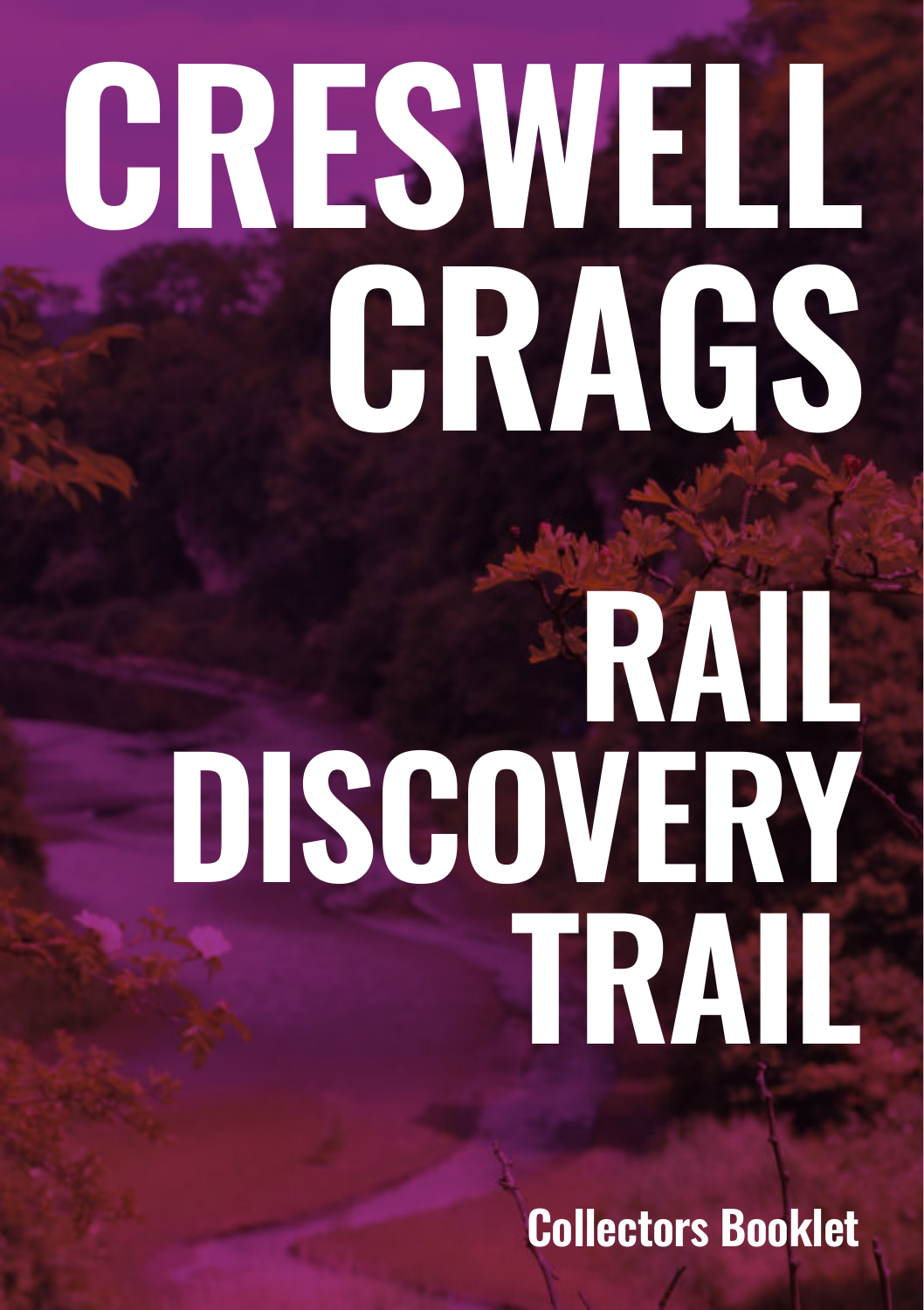

- → **From the Worksop platform:** Leave the train station and turn right down Station road to the junction at the end.
- **From the Nottingham platform:** Walk left down Gypsy Lane and take the tunnel under the railway line.
- **1** Here, near the Information board you will find your **First plaque**.
- **2** Follow Elmton Road away from the station staying on the same side as the library. Cross Dover, Queen and King Streets then using the zebra crossing, cross the main Elmton Road. Cross Old School Lane and on the stone wall is your **Second plaque**.
- **3** Head on towards the main A616 Mansfield Road and turn right at the junction. Stay on the right hand side of the road and you will find your **Third plaque** around the seating area just after you cross Laburnum Close. *(with care of course)*
- **5** Cross the A616 *(with caution, it is a busy main road)* and head back to the footpath on the old Crags Road from the B6042. Past the houses you will see a gate. Here on the right hand side wall at the gate entrance to the Crags is your **Fifth plaque.**
- **6** Walking into the crags gorge keep to the left path and follow it until you pass Robin Hood Cave to your left. Here is **plaque Six.**
- **7** Further along this path with the lake to your right you will find Mother Grundy's Parlour. This is where **plaque Seven** can be found.
- **8** At the entrance to the wooded area take the central path through the trees and follow it up through to the car park and all the way to the entrance to the Crags Museum and Visitor Centre. Just outside is your **Eighth and final Plaque**. *Well done*.

*We do hope you have had fun and enjoy the rest of your visit.*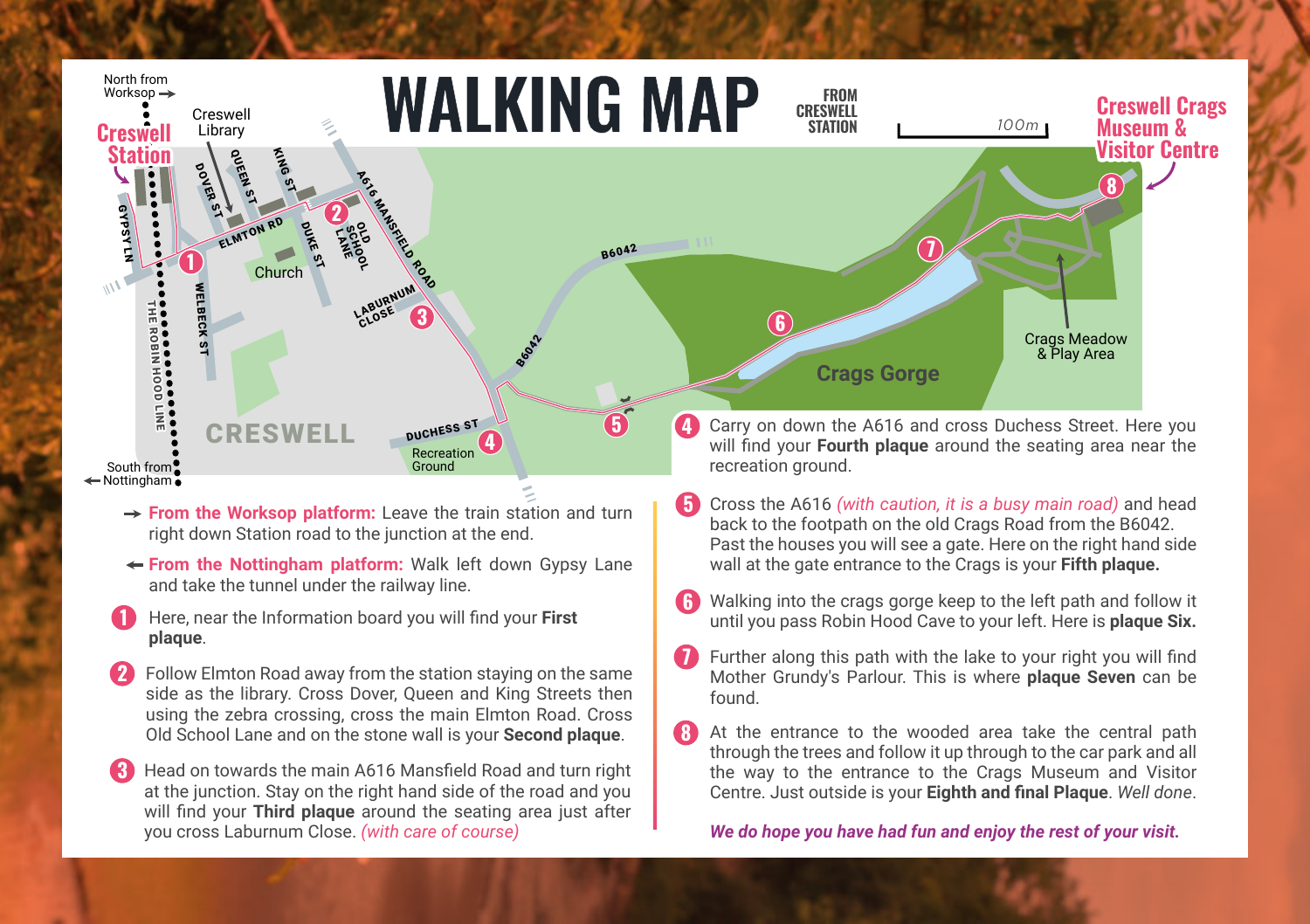# **01 THE CRESWELL POINT**

This flint tool, made by humans (Homo sapiens) was found in Robin Hood Cave. It was used during one of the visits that humans made to Creswell Crags during the Ice Age, although not during the very coldest conditions.

These types of tools are especially important here as they were named after Creswell Crags.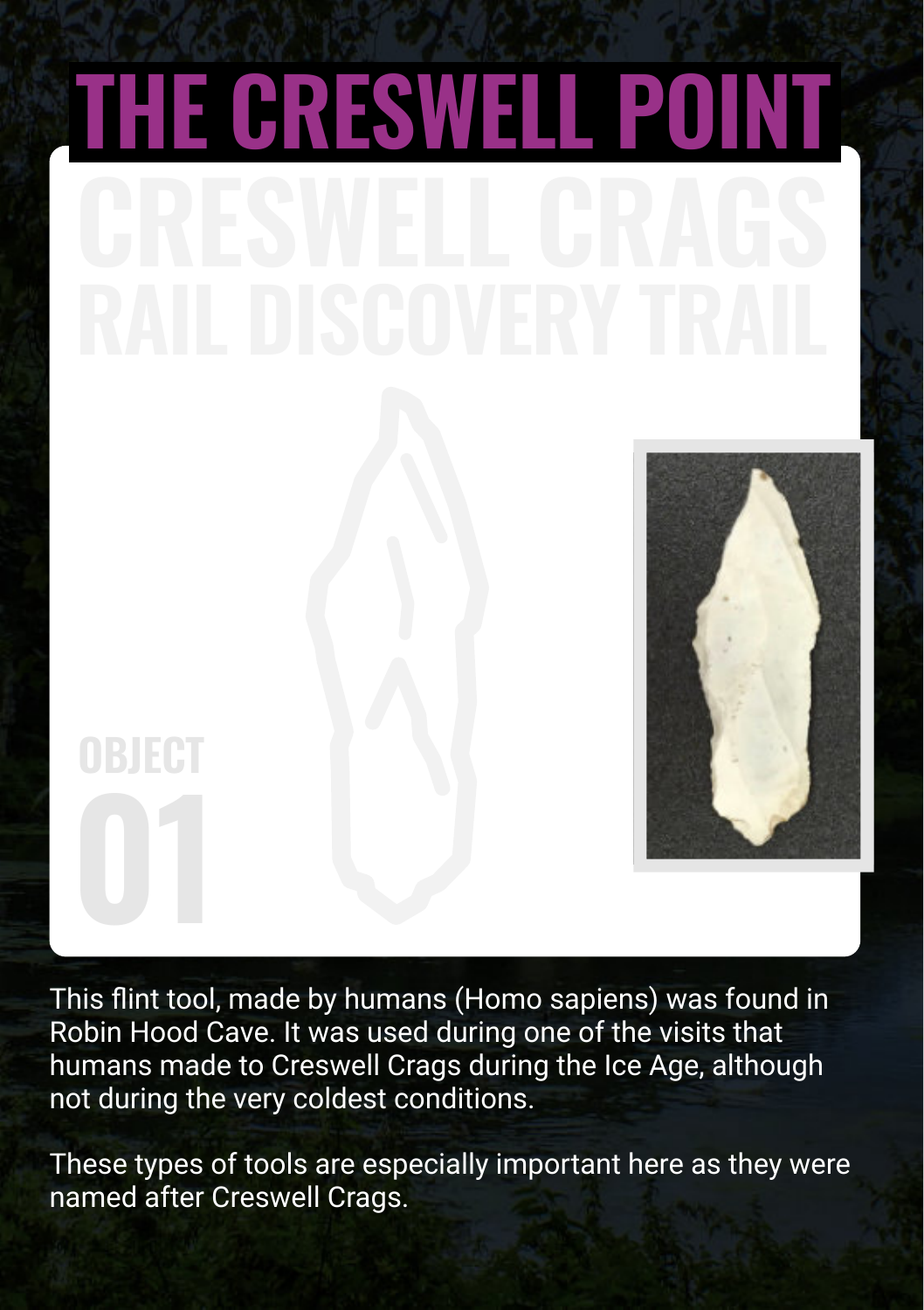This humerus (upper arm bone) found in Robin Hood Cave exhibits cut marks caused by humans, and has been dated to around 15,000-14,300 years ago.

In addition to mountain hare, there is evidence that humans were hunting wild horses during this period.



**OBJECT**

## **02 CUT-MARKED HARE BONE**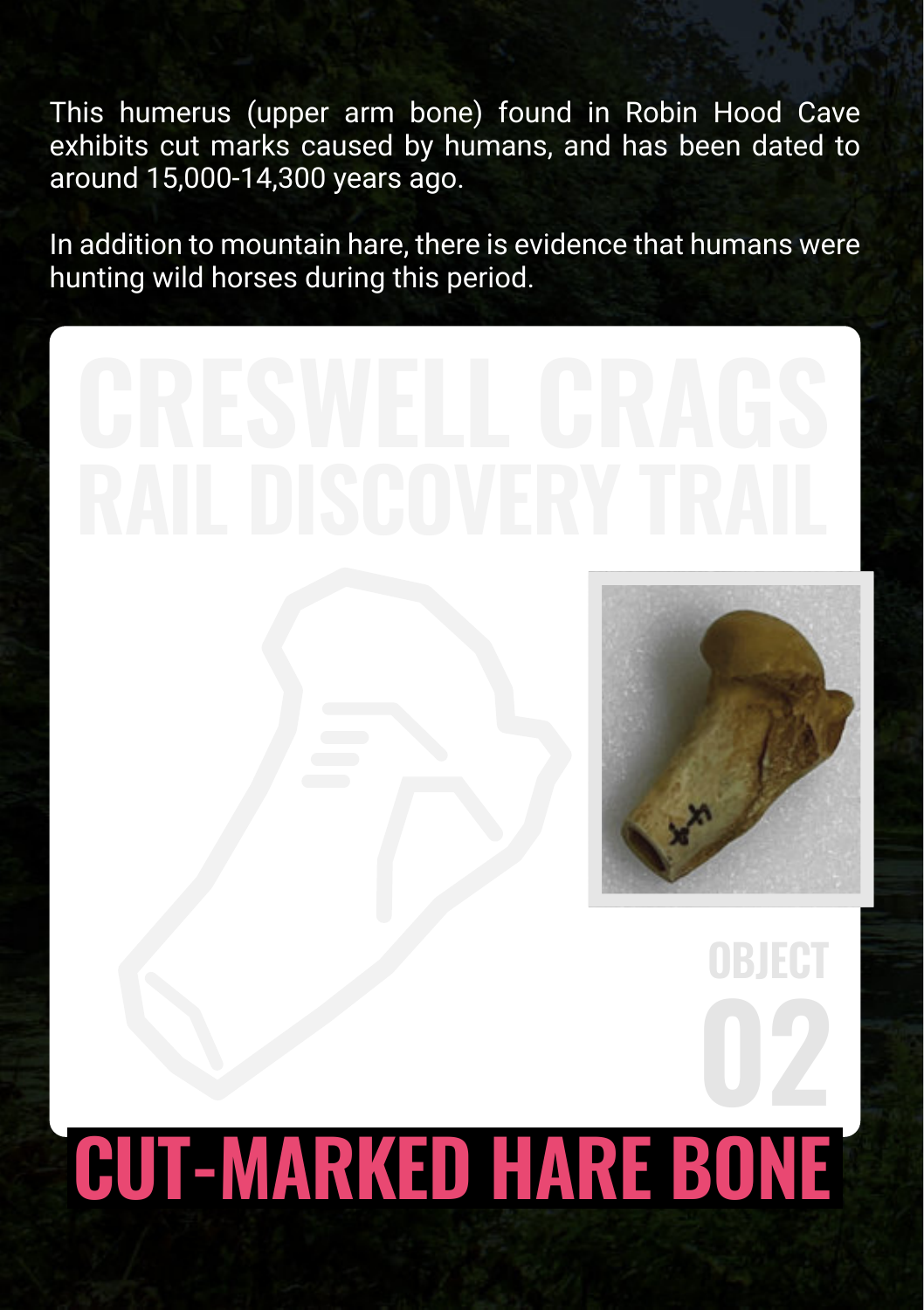# **HYENA JAW**

Hyaenas are very important in telling the story of Creswell Crags. They used the caves as dens so lots of hyaena remains have been found in them. In addition, they also brought the remains of their prey into the caves.

This means that we also know what they ate. Some of these prey species are included on other plaques along the trail.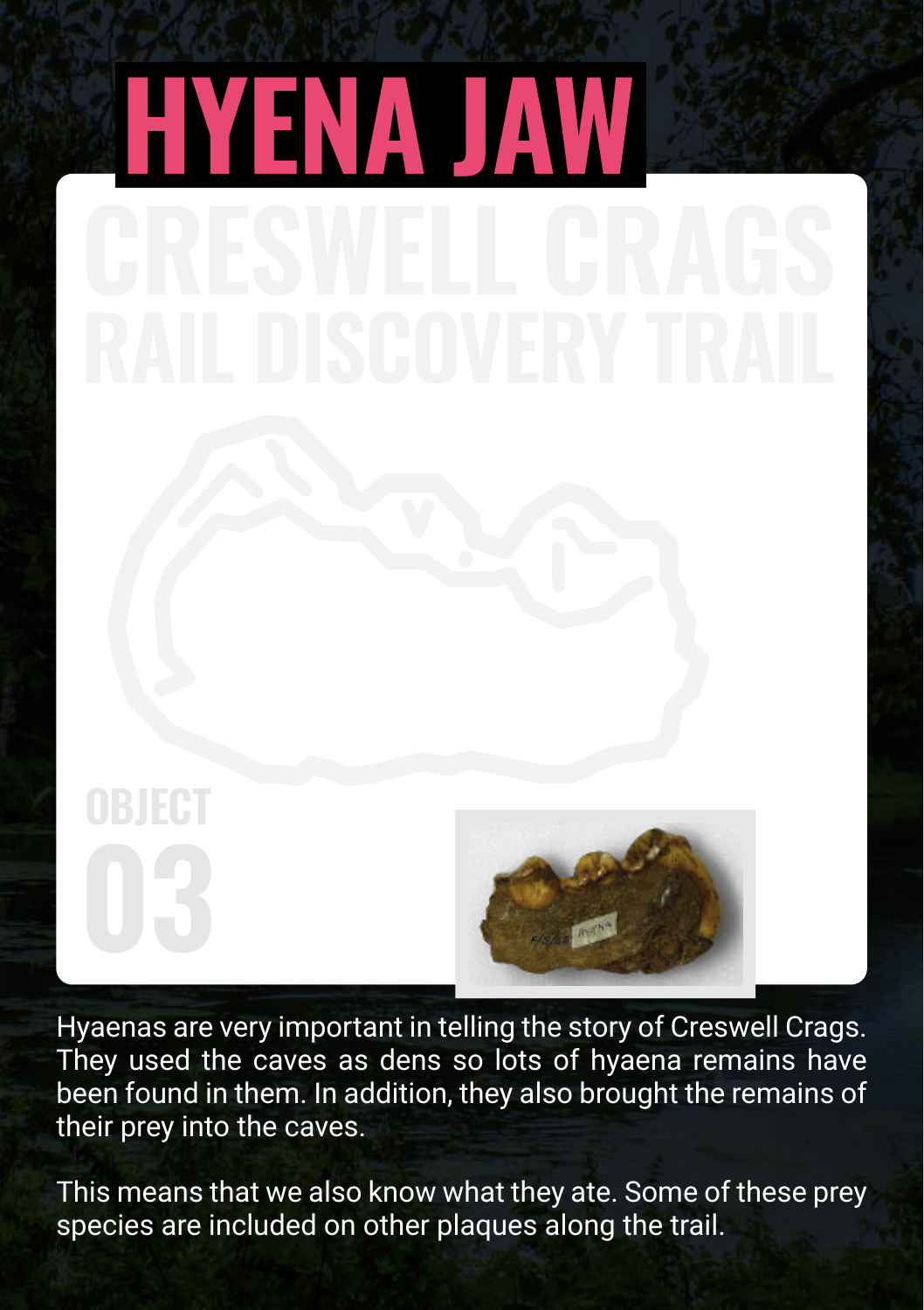With thick fur and a long overcoat of hair, the woolly rhinoceros was well-suited to conditions during the colder parts of the Ice Age. However, its short legs meant that it could not walk through deep snow.

The woolly rhinoceros was an important prey species of hyaenas.



## **04 WOOLY RHINOCEROS TOOTH**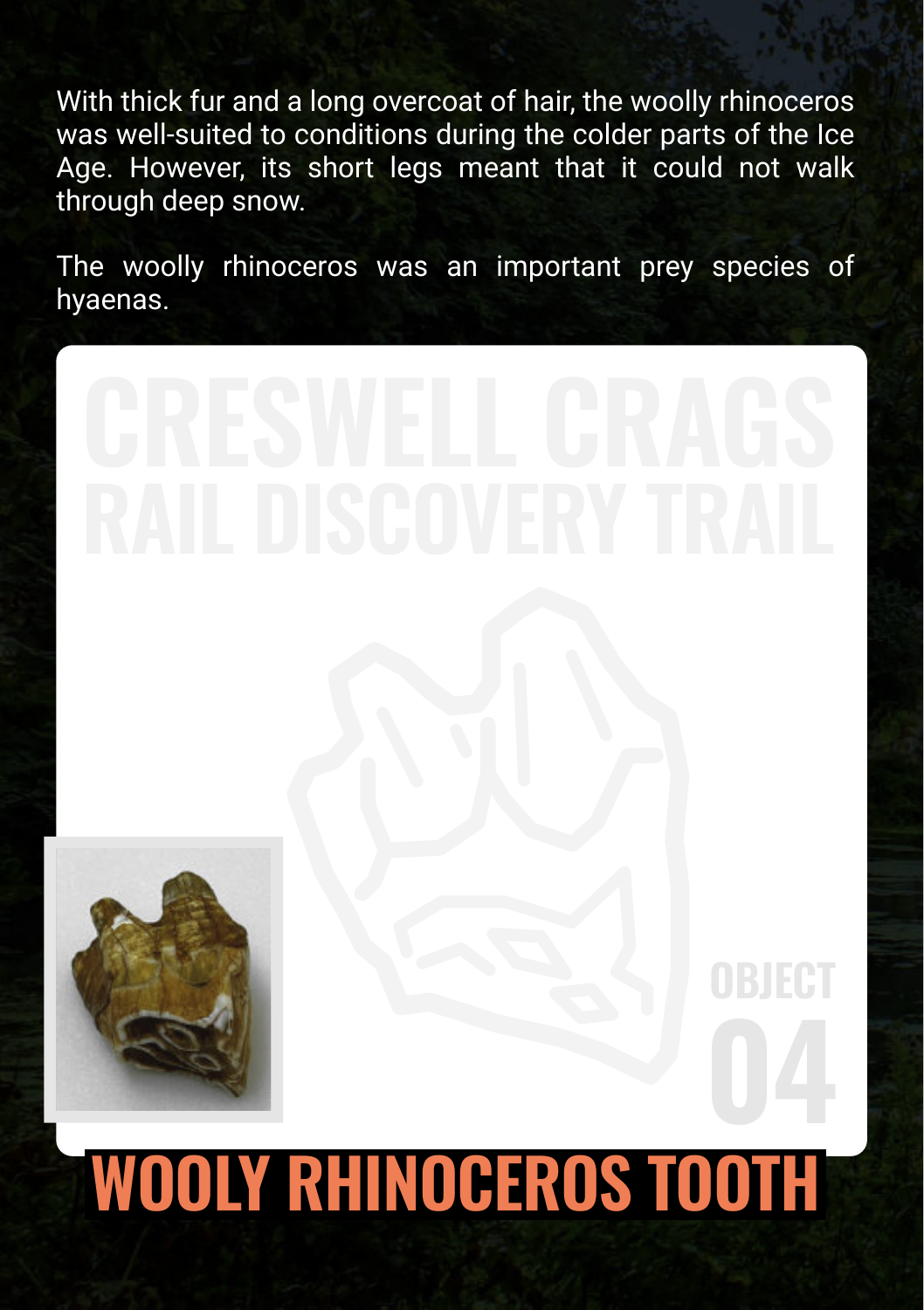

Today, reindeer are well known to live in northerly areas, such as Canada and Norway. However, during the colder periods of the Ice Age they also lived around Creswell Crags.

This reindeer was likely brought into Pin Hole Cave by hyaenas.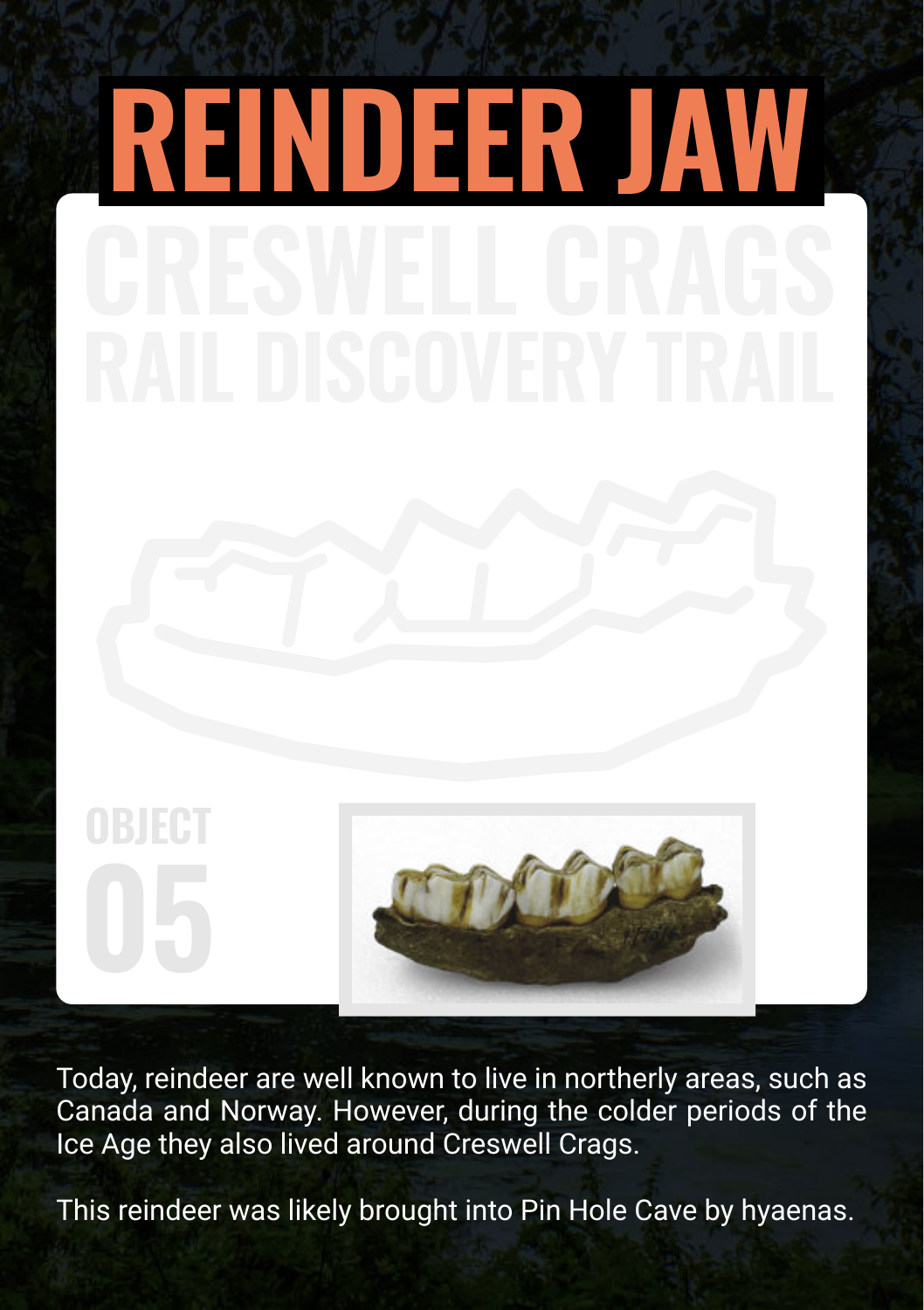A classic Ice Age animal, the woolly mammoth has been found at many sites in Britain, including Creswell Crags. The teeth had many enamel ridges, which enabled grinding of leaves and grass.

This tooth that inspired this plaque is small, only 8 cm long, as it is a deciduous tooth that belonged to a young mammoth.

# **06 JUVENILE MAMMOTH TOOTH**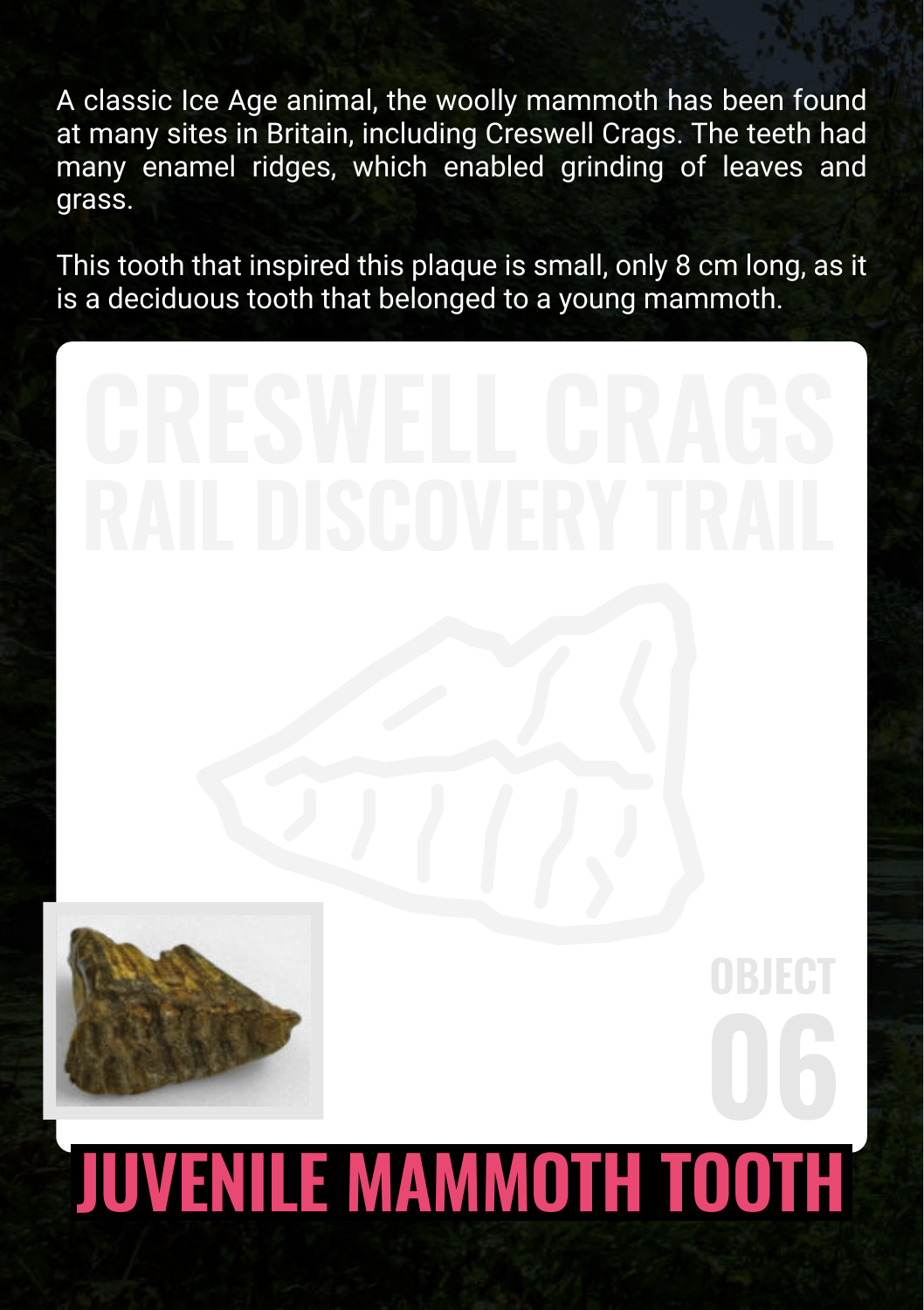

Wild boars live in some areas of Britain today, they also lived in and around Creswell Crags during the Ice Age. The Ice Age wasn't cold all the time; there were alternating periods of colder and warmer conditions.

Wild boars were around during the Last Interglacial, which was a warm period around 125,000 years ago.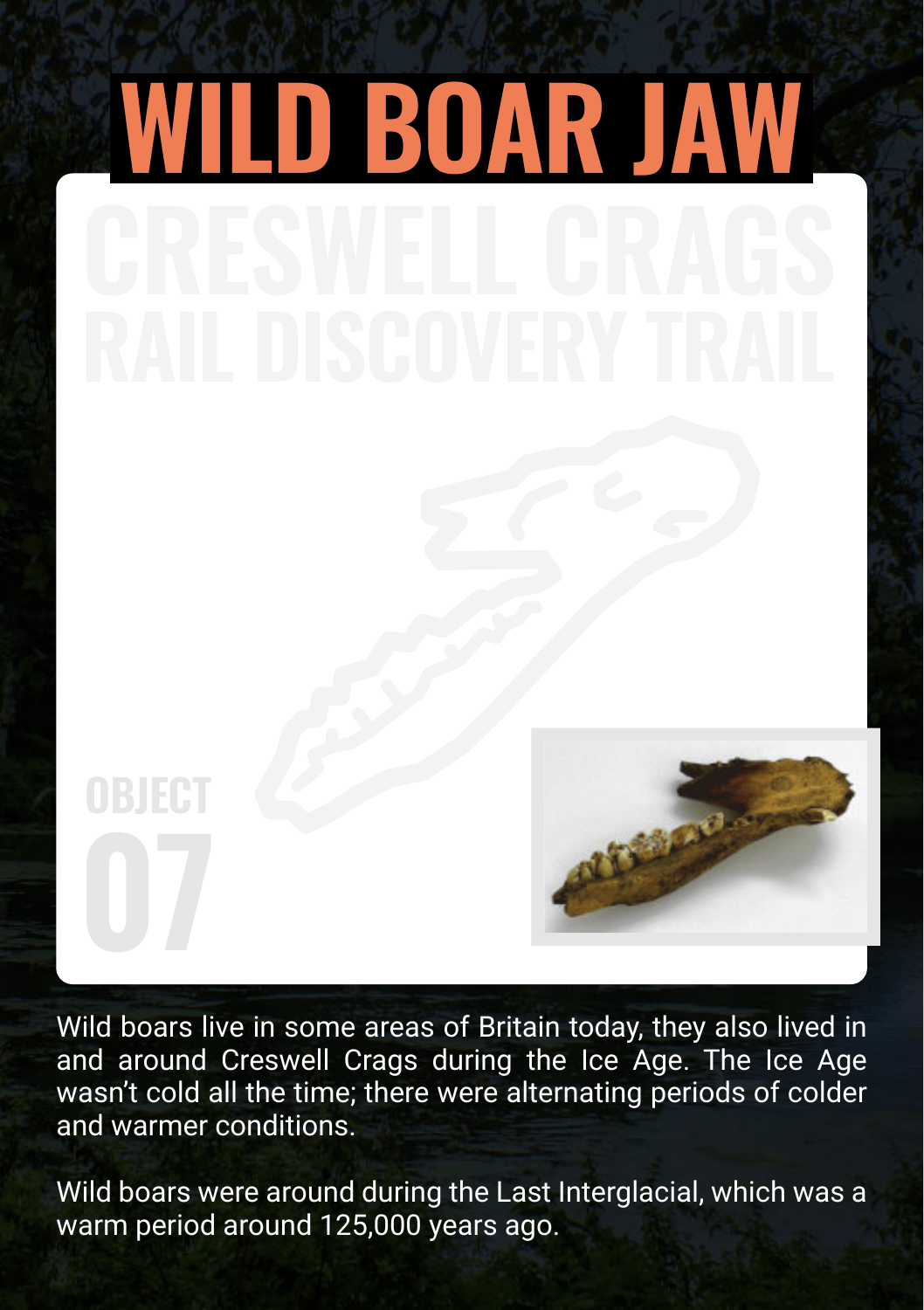Not only did humans (*Homo sapiens*) visit Creswell Crags, but Neanderthals did, too. This object is a hand axe, made and used by Neanderthals.

This hand axe is made from flint, which they transported to Creswell Crags. Other tools found were made out of more local quartzite and clay ironstone.



# **HAND AXE**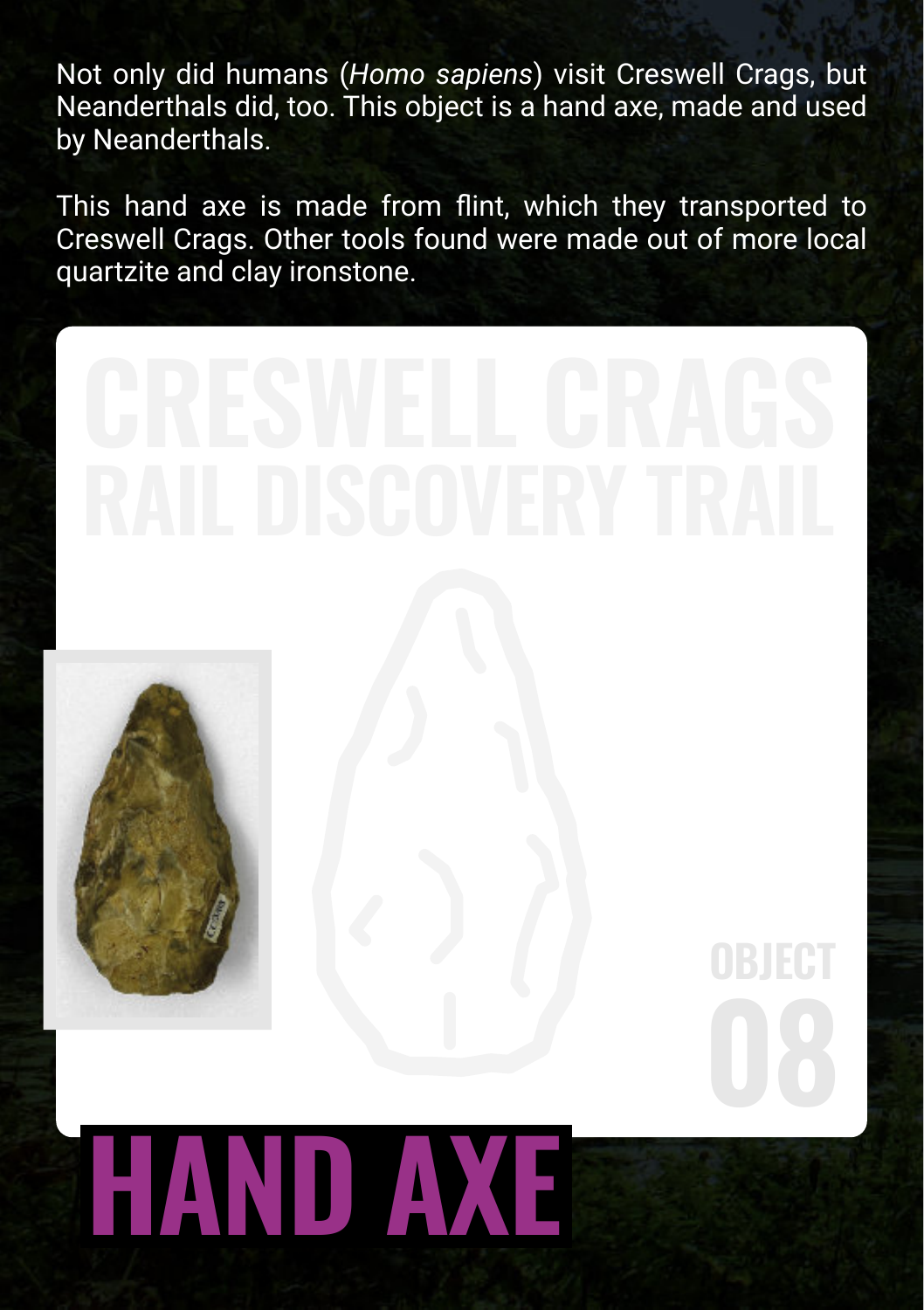### **FEATURED CREATURES**

All of the artefacts featured in this booklet are examples of things found in and around Creswell Crags over the years. Here are some pictures of the kinds of creatures that have lived in the area.

### **02. MOUNTAIN HARE 03. HYENA**



**Image Credit: https://www.flickr.com/ people/51009047@N08**

### **04. WOOLY RHINOCEROS**



**Image Credit: https://commons.wikimedia.org/w/ index.php?title=User:ДиБгд&action=edit&redlink=1**

### **06. JUVENILE WOOLY MAMMOTH**



**Image Credit: https://www.flickr.com/photos/ 33917831@N00/235197328**



**Image Credit: https://commons.wikimedia.org/ w/index.php?title=User:Rushikesh\_ Deshmukh\_DOP&action=edit&redlink=1**

### **05. REINDEER**



**Inttps://commons.wikimedia.** wiki/Hear:Nattfo

### **07. WILD BOAR**



**Image Credit: https://www.flickr.com/photos/ jpbennett1/5689877064**